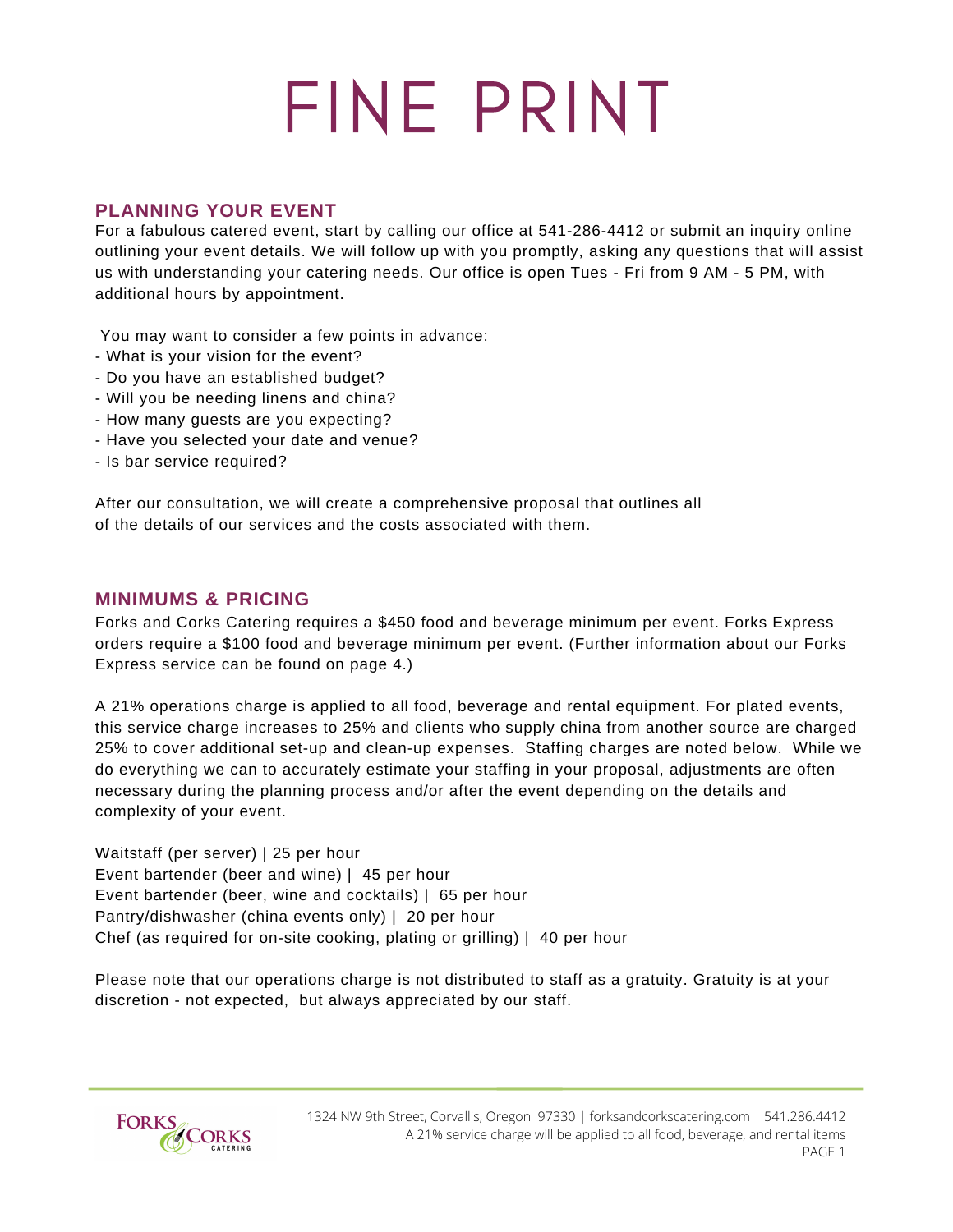# **WHAT'S INCLUDED**

Each Forks and Corks catered event includes the following:

- Durable compostable plates, flatware, and disposable drinkware
- Table linens for all food buffet and beverage tables
- Artful decor to match the colors and style of your event
- Food labels denoting menu items and dietary concerns
- Professional and polished service staff
- Cake cutting service for weddings and special occasions

Forks and Corks Catering will advise on how many tables the client should have available to display all food and beverages.

If you or your venue do not have tables available, they may be rented through Forks and Corks.

## **CHINA SERVICE, LINENS, GLASSWARE & OTHER RENTALS**

Standard compostable disposables are provided complimentary with all menus. We prefer to serve our food on eco-friendly china plates with glassware, flatware, and linen napkins and offer these rental options to our clients. We also have upgraded disposables available at an additional cost.

Guest table linens can be rented through Forks and Corks Catering in select colors and styles. Specialty linens of all sizes and styles are also available. Please inquire for additional details.

We can also provide bar glassware - including beer, wine, sparkling wine, and specialty drinks. Glassware rentals cost between \$0.35 and \$0.75 per glass.

## **STEPS TO CONFIRM YOUR EVENT**

#### A SIGNATURE AND DEPOSIT ARE REQUIRED TO CONFIRM EVENT

Once you have approved your proposal and are ready to book our services, we require a signed Event Confirmation together with a deposit of \$250 or one-third of your estimated total - whichever is greater. This Event Confirmation will outline all the details we have proposed for you as well as our terms and policies. A signed Event Confirmation and deposit must be submitted to our office via mail or email within ten (10) days of receipt in order to secure the services of Forks and Corks Catering for your event date.

Events without a signed Event Confirmation are subject to cancellation - your event will remain unconfirmed and your date will be reopened for sale. After signing, all event details - including menu items - are flexible and may be modified with the caterer's approval up to thirty (30) days prior to your event. Final guest counts are due 10-14 days before your event.

PLEASE NOTE: Proposals do not hold your event date. We often receive multiple inquiries for the same date and have several proposals out to clients at a time. If you are wanting to make sure you do not lose your selected date to another event, please request an Event Confirmation be sent to you for signature and deposit.

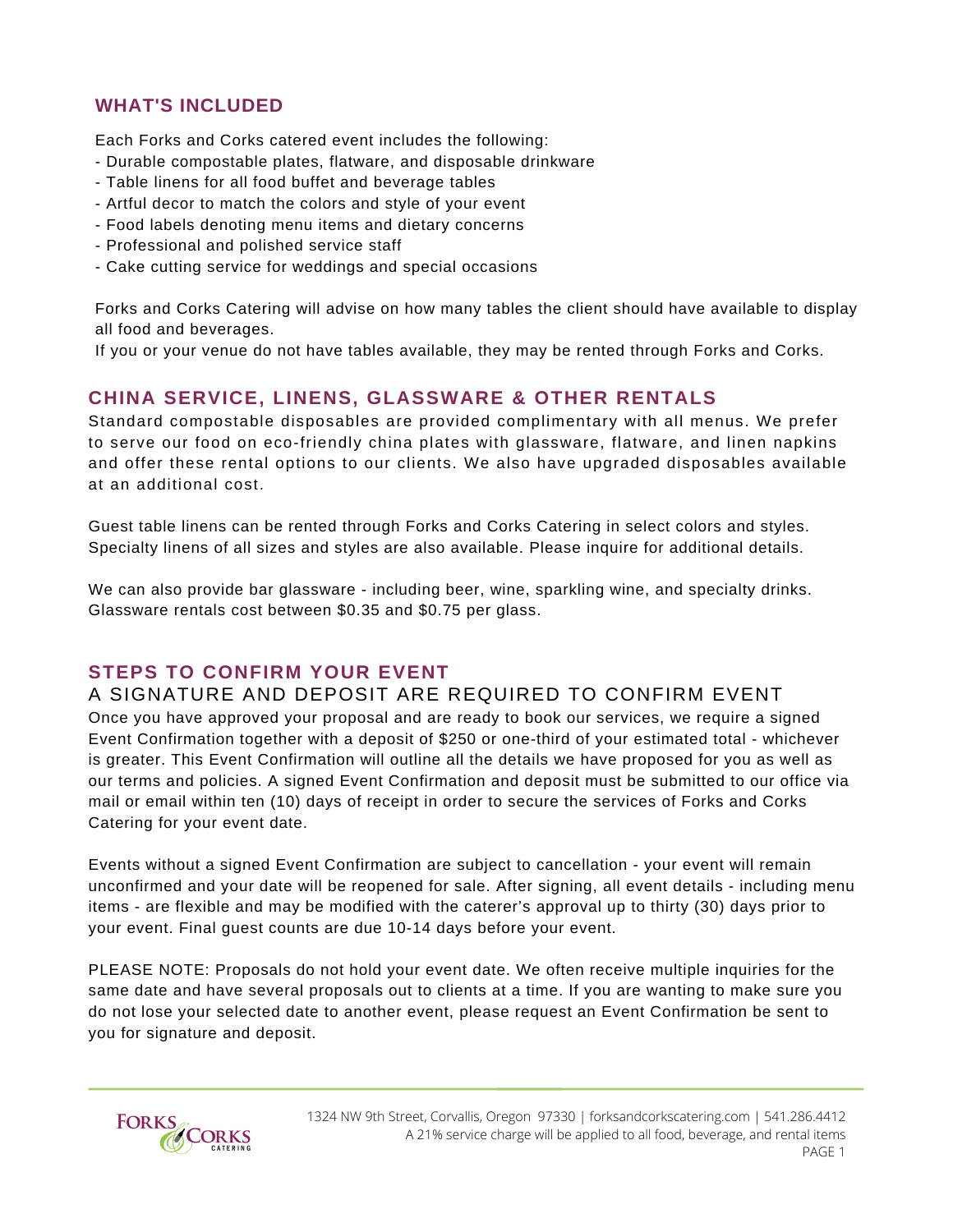#### **PAYMENT TERMS**

Payment terms vary for approved corporate customers. Other clients who do not have established payment terms with us will be invoiced at the time the final count is received. Payment is due in full prior to the event unless otherwise agreed upon.

For most events, including weddings and large social events, the following payment schedule will apply:

Payment #1 (First Deposit): A deposit of \$250 or 1/3 of the estimated total (whichever is greater) is required to secure our services on your event date. This deposit is due ten (10) days from receipt of your Event Confirmation together with your signed Event Confirmation.

We accept cash, checks, Mastercard, Visa, Discover and American Express. A credit card is required to be held on record for any events that include items charged on consumption that will be calculated at the end of your event. Please note that a 3% processing fee will be charged for all credit and debit transactions.

Payment #2 (Second Deposit): A second deposit of 1/3 the estimated total is due on the date midway between the date of your first deposit and your event date.

Payment #3 (Final Count Deposit): A final guest count is due 10-14 days before your event. Once Forks and Corks receives this count, we will invoice you the total balance of your event less any amounts charged on consumption. Payment of this balance must be made no later than five (5) days prior to your event. Only cash, certified checks, or credit cards with a

signed authorization will be accepted less than two (2) days prior to your event for any payments toward the balance.

Payment #4 (Consumption Charges): For all weddings and large social events, your credit card number will be kept on file for items charged on consumption and incidental charges incurred during the event. Please provide this number at the signing of your Event Confirmation. These charges will be calculated and charged to your card on the first business day following your event. If you would like to complete this payment by cash or check, please make arrangements to do so prior to your event.

#### **MENU CHANGES & MARKET PRICING**

After signing your Event Confirmation and placing a deposit, all event details - including menu items are flexible and may be modified with the caterer's approval until thirty (30) days before your event. Changes made after this time are at the discretion of the caterer and may be subject to a change fee of \$150.

Forks and Corks Catering reserves the right to substitute ingredients (with the client's input and approval) and/or raise prices in the event that food prices rise substantially between the time of signing your Event Confirmation and the date of your event. Prices are not guaranteed until thirty (30) days prior to your event. Forks and Corks will notify you in advance and help plan alternatives, if necessary.

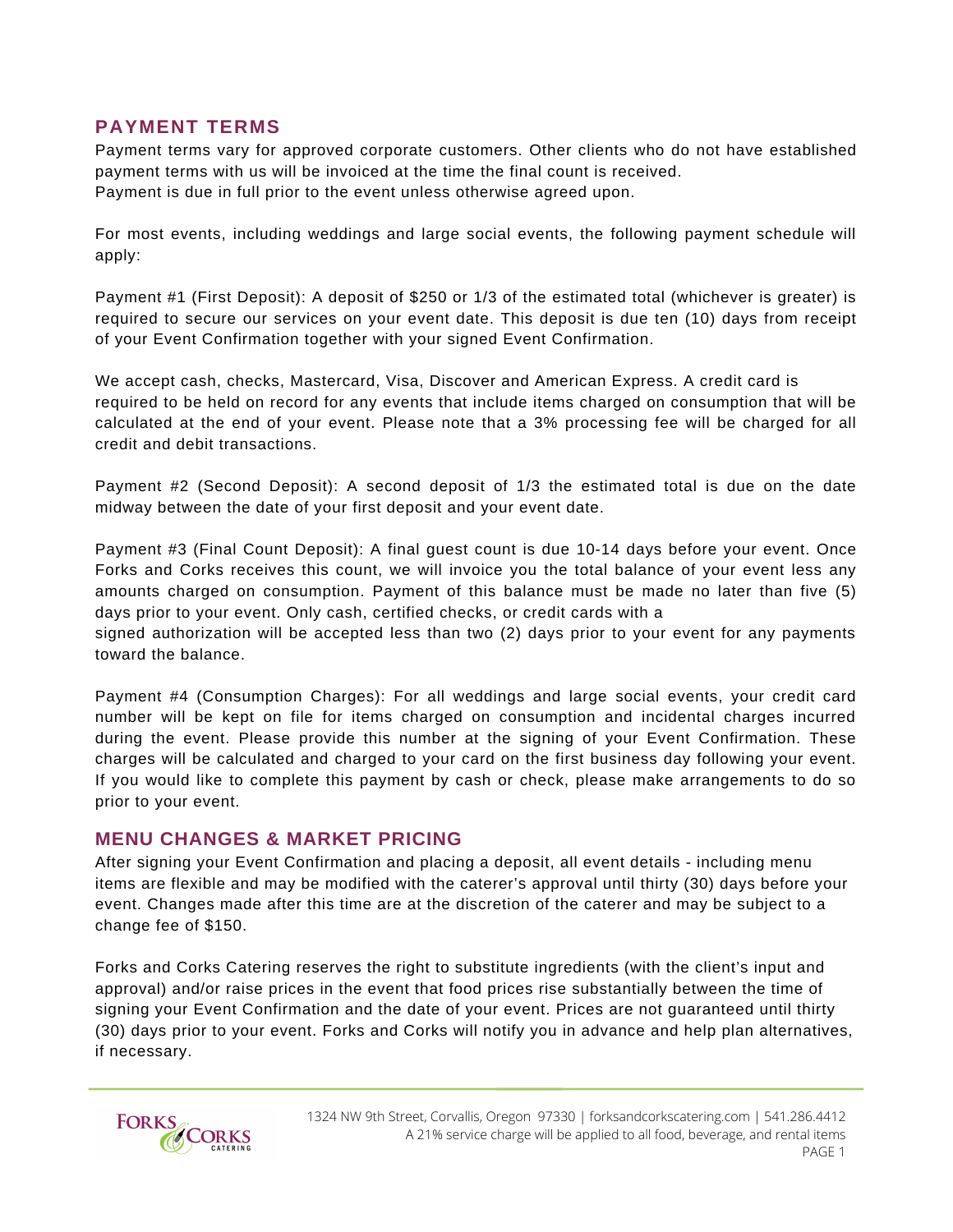#### **GUEST COUNTS**

For weddings and large functions, please be prepared with your final count 10-14 days prior to your event. If your final count is significantly less than the number of guests on your Event Confirmation, it may be necessary to recalculate the menu price. Modest additions to guest counts will be accepted until seventy-two (72) hours prior to the event date. If more guests show than what you have contracted for, the balance of the guest count will be added to your invoice together with a surcharge of 50% of the per person price for each additional person above the originally confirmed guest count.

We provide generous portions for the number of confirmed guests. We don't want either you or our staff to be embarrassed by running out of food. For the comfort of you and your guests and to ensure no embarrassment, please make your guest count is as accurate as possible.

A discounted rate for children nine (9) and under applies to most events. Children nine (9) and under are typically charged at half the rate of an adult. Children two (2) and under are free, but should be included in your total guest count for seating purposes if they require a chair. High chairs are not provided with catered services but may be available to you through your venue.

#### **BUFFETS & LEFTOVERS**

To ensure the quality, integrity and safety of all food products, food service duration (buffet) is limited to a maximum of two (2) hours. If our staff is replacing trays or food items on a buffet over a period of time, a longer service time is permitted. Due to Health Department regulations, all prepared food that is not consumed during the function will be disposed of by Forks and Corks Catering, or if food safe and accommodations allow, packaged in "to go" containers with a signed liability waiver form. It is at the discretion of Forks and Corks Catering whether leftover food is packaged or disposed of. We also will be delighted to deliver safe, unused food to Stone Soup or Community Outreach at your request.

No outside food may be brought to the event except wedding cakes or cupcakes or per previous written agreement and a signed liability waiver form.

## **FOOD ALLERGIES**

Forks and Corks Catering understands the importance of accomodating allergies and special dietary needs. You will see an

abbreviation next to each menu item indicating its compatibility with special diets. It is the client's responsibility to

communicate any special dietary needs of their guests in advance.

PLEASE N PLEASE NOTE: Gluten-free does not mean it is free of all spores and traces of gluten as we do not operate out of a

gluten-sterile facility. It should not be considered safe for any person with severe celiac disease. It is the client's

responsibility to communicate any special dietary needs of their guests in advance. We cannot guarantee allergen-free

food for those who have life-threatening allergies.

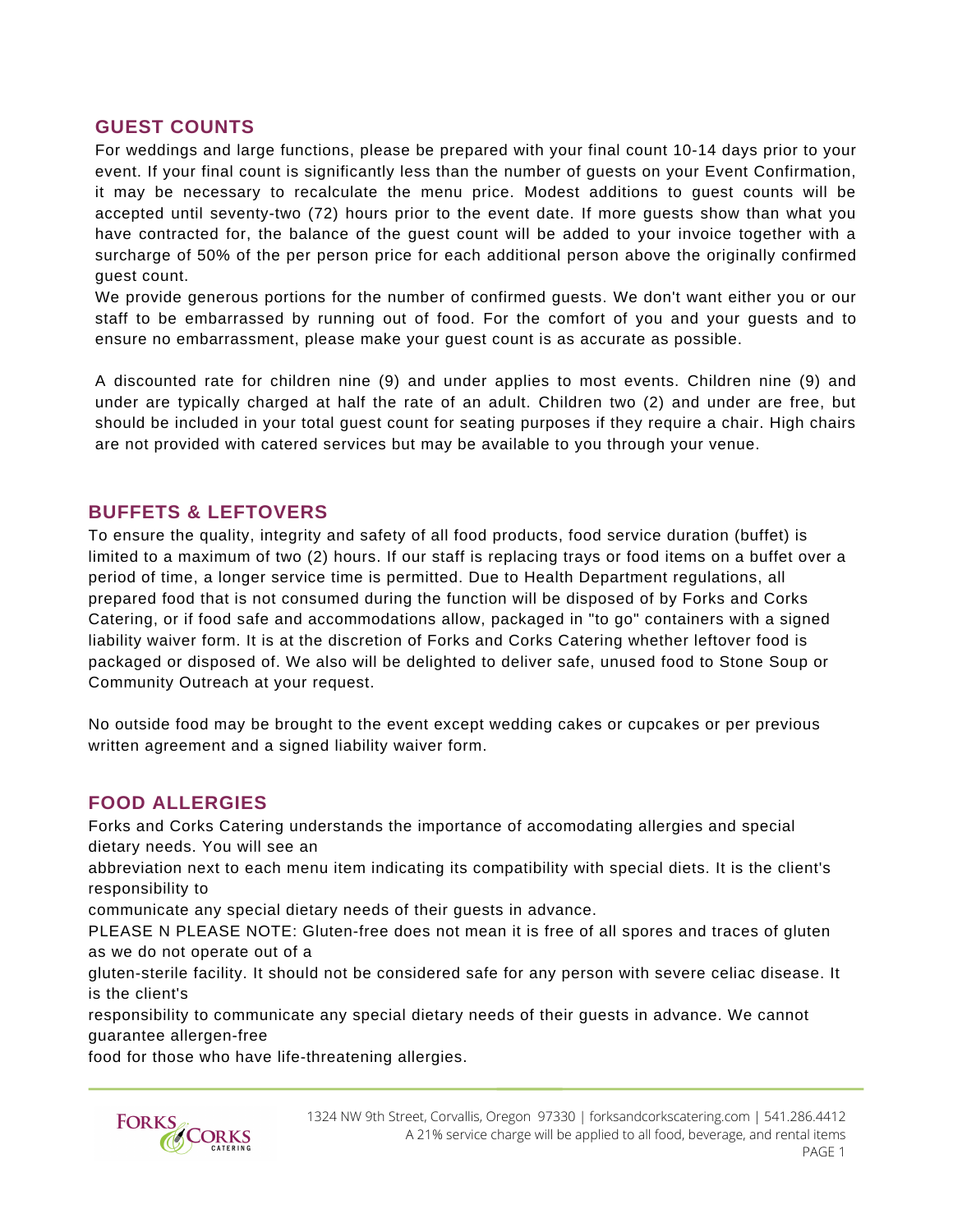## **CANCELLATION POLICY**

In the event of an Act of God (i.e. snowstorm, ice storm, flooding or forced evacuations), Forks and Corks Catering will offer the client the option of rescheduling the event up to two months from the original scheduled date without forfeit of payments received. All expenses for perishable products and labor incurred prior to the event will be charged to the client, but Forks and Corks Catering will make every effort to minimize those expenses for the client. If a client cancels for any other reason, the following cancellation schedule will apply:

 to 61 d 180 to 61 days prior to event | 25% of total bill to 14 days prior to event | 50% of total bill to 13 days prior to event | 65% of total bill to 6 days prior to event | 80% of total bill hours or less prior to event | 90% of total bil

## **TASTINGS**

We welcome the opportunity to provide tastings for brides and grooms so that they can determine the best menu selections for their wedding day. Those planning large functions may also want to consider a tasting before finalizing the menu. A detailed, in-person planning consultation is required for all events prior to scheduling a tasting - with a preliminary proposal outlining your favorite menu selections approved by you in advance. If you have not confirmed your event with us, a \$100 tasting fee will be collected prior to the tasting. This fee will be applied to your event deposit upon

booking. Tastings are not guaranteed and depend on availability. Please note that availability during our wedding and holiday seasons is very limited.

#### **FORKS EXPRESS**

Forks Express is a convenient line of drop-and-go catering for your simple event and meeting needs. Your orders can be

picked up at our Corvallis commissary or delivered to your site for a delivery fee of \$15 within a 10 mile radius of our

facility. Additional fees apply for sites over 10 miles away. We do not charge our standard 20% fee for this service.

All Forks Express orders are delivered on disposable trays and containers with disposable plates, utensils, beverageware,

napkins and serviceware as required. Forks Express Gourmet Boxed Lunches are packaged in indivudual containers -

complete with beverage and utensils.

Please note that not all e Please note that not all events are appropriate for drop-and-go service. Parties over fifty (50) guests or those with menu

items that are not conducive to casual transportation and handling may require a server to facilitate delivery and service.

Forks Express payments must be made in full prior to your event unless you are an approved corporate customer.

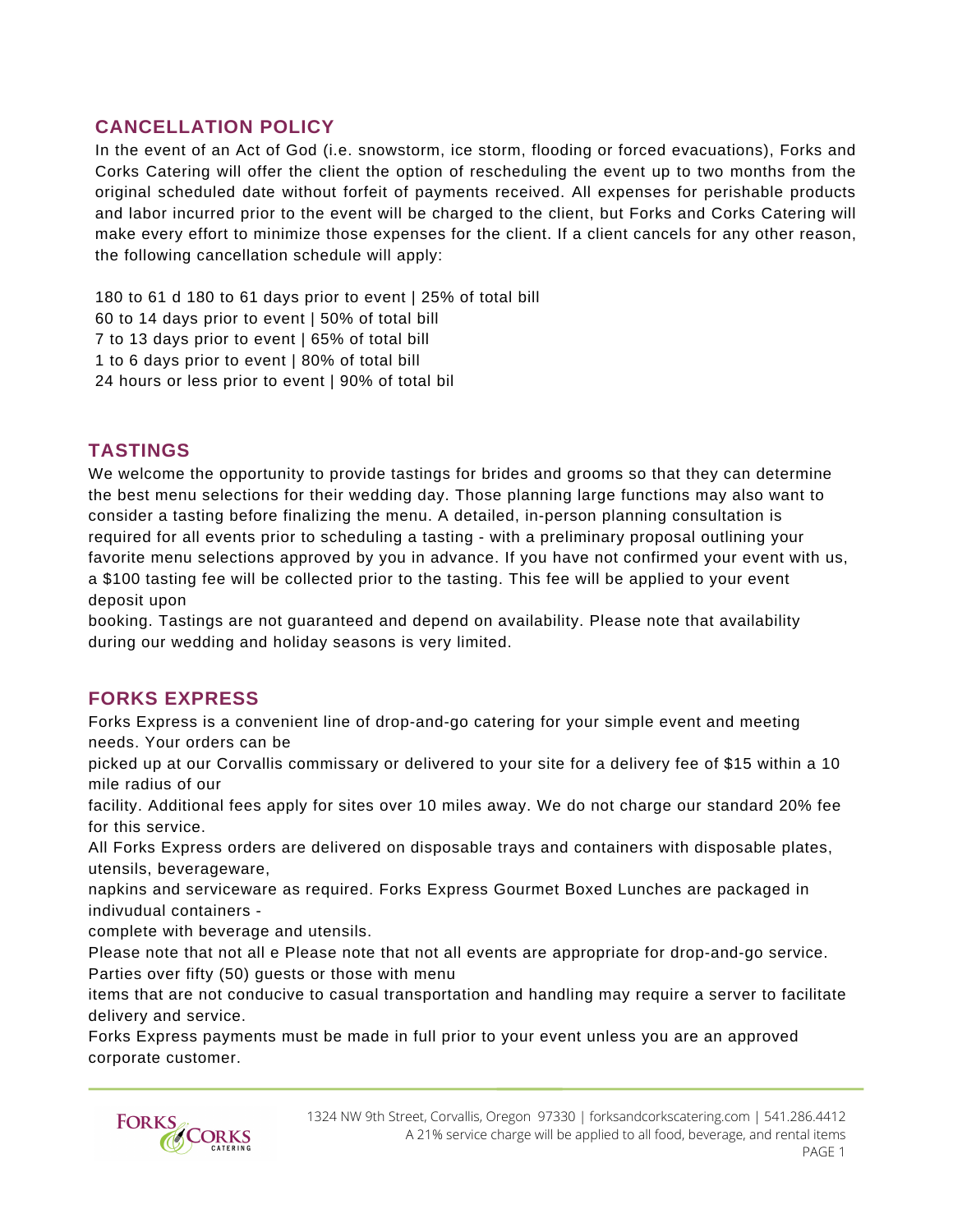#### **BAR INFORMATION**

Forks and Corks Catering is OLCC licensed to serve beer, wine and spirits at events. We have trained and licensed bartenders and carry full liquor liability insurance. We take the responsibility of alcohol very seriously and appreciate the cooperation of our clients in helping us to ensure the safety and protection of each guest. OLCC prohibits serving alcohol to anyone visibly intoxicated or minors under the age of 21. Forks and Corks Catering strictly abides by all OLCC laws and regulations and will request identification for guests appearing under the age of 26. Guests without a valid ID or those showing signs of intoxication will not be served. Food must be present for consumption during the time of alcohol service.

Legally forbidden by OLCC, guests cannot self-serve during functions where an OLCC license holder (in this case, Forks and Corks Catering) is present. Our Forks Express "drop-n-go" catering may be a great option if you prefer a more casual self-service of alcohol. Please note that not all events are appropriate for Forks Express. Parties over fifty (50) guests or those with menu items that are not conducive to casual transportation and handling may require a server to facilitate delivery and service. Please inquire for more details.

BAR STYLE OPTIONS | Choose the category that best fits your budget and preferences:

#### **(1) HOSTED OPTION A - CHARGED ON CONSUMPTION**

The charged The charged on consumption bar provides unlimted beverages charged on consumption at the end of the event. Please see our "Corks - Bar & Beverage" menu for pricing of beer, wine, cocktails and other beverages. The host is responsible for all costs, including the cost of all consumed drinks and/or open bottles and bar set-up and service fees. A service charge of 21% will be applied to all sales. Customers will be billed within three (3) business days after the event.

#### **(2) BYOB BAR**

The BYOB bar allows the client to provide their own alcohol at the event. A corkage fee will apply to all consumed drinks and/or open bottles provided by the client. Please inquire for pricing. The host is responsible for all costs, including the cost of all consumed drinks and/or open bottles and bar set-up and service fees. A service charge of 20% will be applied to all sales. Customers will be billed within three (3) business days after the event.

For BYOB bars, the client is responsible for chilling all beer and white wine prior to Forks and Corks Catering's arrival. At that time, Forks and Corks Catering will keep beverages iced throughout the four hour service period. If the client is providing kegs, they are responsible for having them barreled, iced, and tapped prior to Forks and Corks Catering's arrival. Some venues require that alcohol be purchased directly through a licensed caterer. Please check with your venue about their alcohol policies.